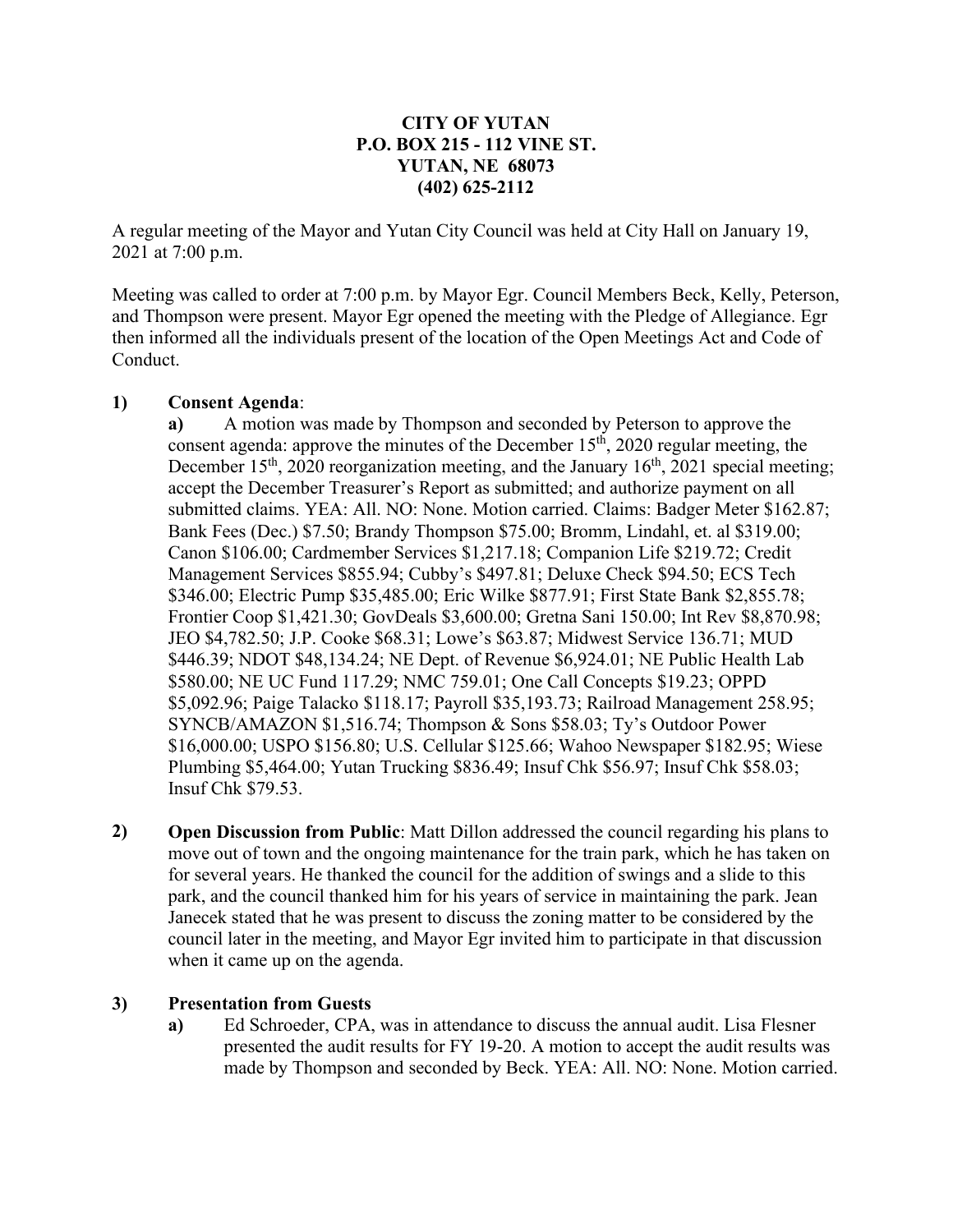# **4) Ordinances and Public Hearings**

- **a)** City Administrator Bockelmann stated that this ordinance would allow the City to treat snow removal issues as a nuisance that follows abatement procedure rather than merely issue citations. The drawback, he explained, is that state statute requires five days' notice to homeowners before the City could remove snow at the homeowner's expense. He also mentioned that the council could increase the fine for each snow removal citation to incentivize timely snow removal. A motion was made by Thompson and seconded by Peterson to approve the first reading of Ordinance 770. YEA: All. NO: None. Motion carried.
- **b**) The city administrator informed the council that Ordinance 771 is the first of three agenda items related to the proposed construction of an apartment building. He further explained that the ordinance would allow multi-family residences as a conditional use in the B-2 zoning district. Mayor Egr opened the public hearing regarding the proposed zoning text amendment to Section 5.11 of the zoning ordinance at 7:44 p.m. Jean Janecek raised concerns about water drainage on the proposed site of the apartment building. City Administrator Bockelmann told Mr. Janecek and the council that he has spoken with an engineer regarding water drainage and relayed the engineer's opinion that the City would be requiring the building to be set in a way that should not worsen water drainage. Mayor Egr closed the public hearing at 7:52 p.m. A motion was made by Peterson and seconded by Kelly to waive the three readings and approve Ordinance 771. YEA: Beck, Kelly, and Peterson. NO: None. ABSTAIN: Thompson. Motion carried.
- **c)** City Administrator Bockelmann told the council that he recommends the approval of Ordinance 772, which would rezone Lots 2-3 of Gingers Run Addition. Mayor Egr opened the public hearing on the proposed zoning map amendment at 7:55 p.m. Council Member Peterson asked if this ordinance just rezoned the property or if it also included approval for the apartment building; City Administrator Bockelmann answered that this ordinance simply approves the rezone and that the next agenda item would be the conditional use permit that the developers would need approved in order to build the apartment building. Council Member Peterson stated that she would be willing to waive the three readings and approve the rezone, as long as the conditional use permit was not approved until the council received more input from the City's engineers on the previously discussed drainage issue. Council Member Kelly asked when the paving of the adjacent street is planned and was told that the city administrator believed it was scheduled for FY 23-24. Mayor Egr closed the public hearing at 7:58 p.m. A motion to approve the first reading of Ordinance 772 was made by Kelly and seconded by Peterson. YEA: Beck, Kelly, and Peterson. NO: None. ABSTAIN: Thompson. Motion carried.

# **5) Resolutions**

**a)** City Clerk-Treasurer Neukirch requested that this resolution be tabled, as the property requesting the conditional use permit has not yet been rezoned as needed. A motion to table Resolution 2021-1 until the February council meeting was made by Peterson and seconded by Beck. YEA: Beck, Kelly, and Peterson. NO: None. ABSTAIN: Thompson. Motion carried.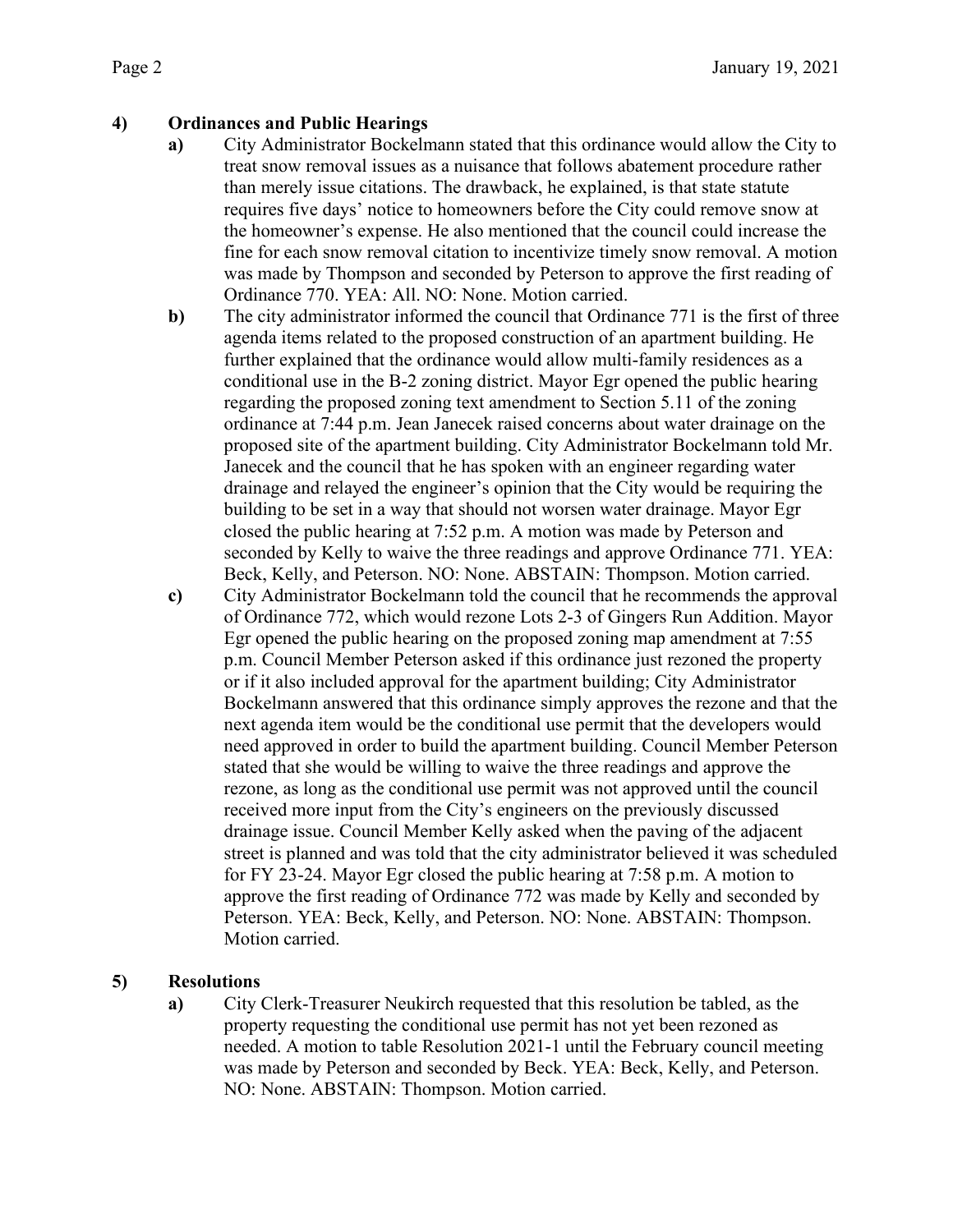- **b)** City Administrator Bockelmann informed the council that this resolution adopts a fair housing policy, which is required for the grant funding the City received for a Downtown Revitalization plan. A motion to approve Resolution 2021-2 was made by Thompson and seconded by Peterson. YEA: All. NO: None. Motion carried.
- **c)** The city administrator explained that this resolution would approve the sale of the City's Western Tornado 1.8 Yard Hopper Spreader, and he requested that the council include a minimum bid amount in the motion to approve. A motion was made by Thompson and seconded by Beck to approve Resolution 2021-3 with a minimum bid of \$2,500.00. YEA: All. NO: None. Motion carried.

### **6) Other Action Items**

- **a)** City Administrator Bockelmann explained that the proposed change to the scope of services would increase the cost by \$3,000.00 and would add a compliance review for requirements of the Drinking Water State Revolving Fund. A motion to approve the change in scope of services with JEO Consulting Group for an additional \$3,000.00 was made by Thompson and seconded by Peterson. YEA: All. NO: None. Motion carried.
- **b)** A motion to approve Eric Wilke's resignation as Utility Superintendent, Floodplain Administrator, and Building Inspector was made by Peterson and seconded by Beck. YEA: All. NO: None. Motion carried.
- **c)** A motion to approve Mayor Egr's appointment of Tom Sieburg as Utility Superintendent, Floodplain Administrator, and Building Inspector was made by Peterson and seconded by Beck. YEA: All. NO: None. Motion carried.
- **d)** A motion to approve Mayor Egr's appointment of Elizabeth Bullington to the Library Board was made by Peterson and seconded by Beck. YEA: All. NO: None. Motion carried.

### **7) Discussion Items**

**a)** Matt Keiser was present to ask the council about purchasing an easement of City property that would connect his property to Vine Street, and he explained that he would like to turn the area into a park. Mayor Egr invited him to return to next month's meeting to discuss his matter further and give the council time to review the proposed plans for this property.

### **8) Supervisor's Reports**

- **a)** Library Director's report was not submitted.
- **b)** Police Department's report was submitted.
- **c)** Maintenance Department's report was submitted.
- **d)** City Administrator's report was submitted.

### **10) Council Discussions**: None.

Meeting adjourned at 8:32 p.m.

Next regular meeting of the Yutan City Council will be held February 16, 2021, at 7:00 p.m.